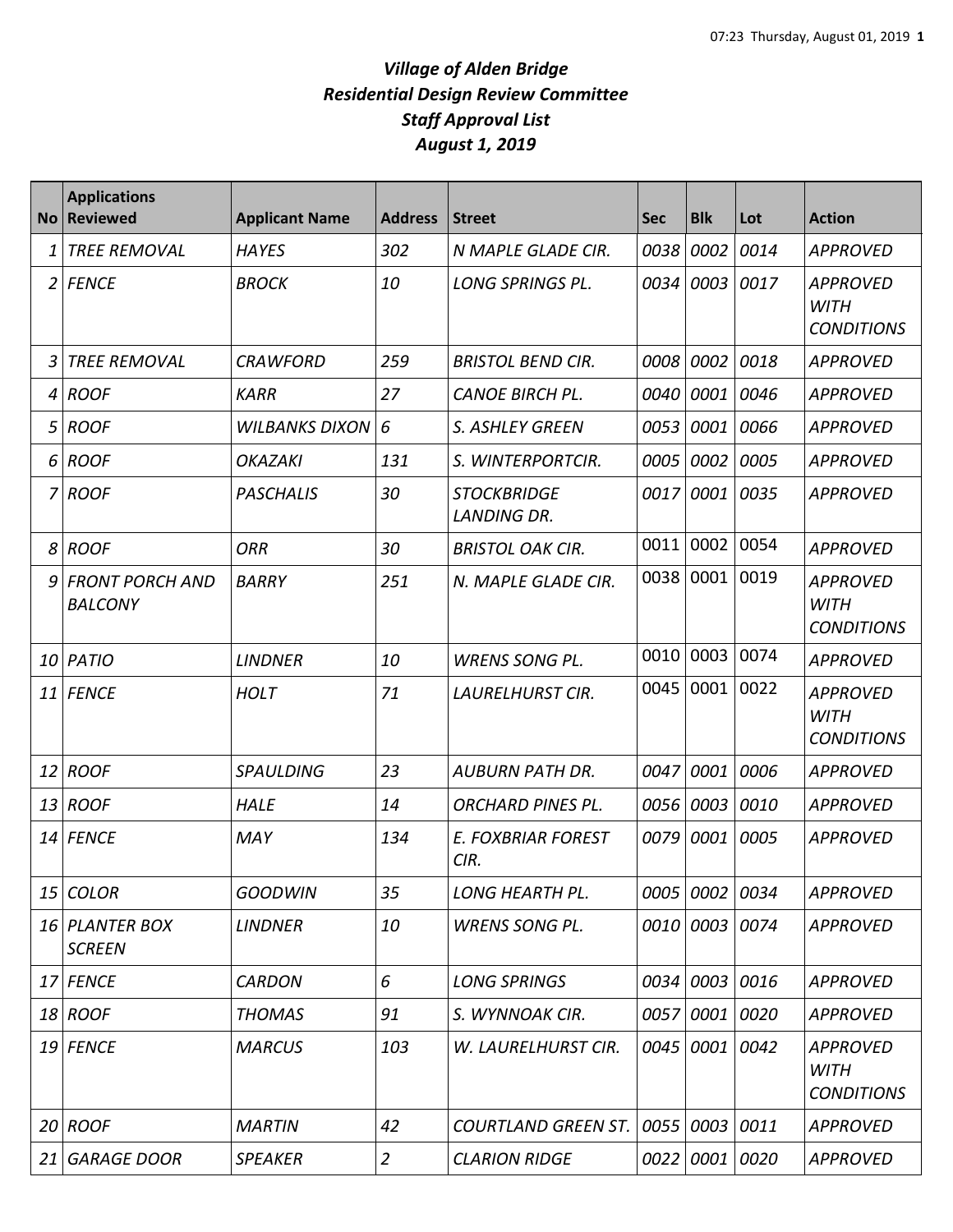| <b>No</b> | <b>Applications</b><br><b>Reviewed</b> | <b>Applicant Name</b> | <b>Address</b> | <b>Street</b>                   | <b>Sec</b> | <b>Blk</b>     | Lot  | <b>Action</b>                                       |
|-----------|----------------------------------------|-----------------------|----------------|---------------------------------|------------|----------------|------|-----------------------------------------------------|
| 22        | <b>TREE REMOVAL</b>                    | <b>VAN BEEST</b>      | 83             | E. GREEN GABLES CIR.            | 0009       | 0001           | 0041 | <b>APPROVED</b><br><b>WITH</b><br><b>CONDITIONS</b> |
| 23        | <b>TREE REMOVAL</b>                    | <b>ROLDAN</b>         | 88             | <b>AUTUMN BRANCH DR.</b>        | 0026       | 0002           | 0007 | <b>APPROVED</b><br><b>WITH</b><br><b>CONDITIONS</b> |
| 24        | PERGOLA                                | <b>JOHNSON</b>        | 187            | <b>W. STERLING POND</b><br>CIR. | 0003       | 0002           | 0065 | <b>APPROVED</b><br><b>WITH</b><br><b>CONDITIONS</b> |
| 25        | <b>DECK</b>                            | <b>JOHNSON</b>        | 187            | <b>W. STERLING POND</b><br>CIR. | 0003       | 0002           | 0065 | <b>APPROVED</b>                                     |
| 26        | <b>WINDOWS</b>                         | <b>ADAMCIK</b>        | 10             | <b>EMPIRE FOREST PL.</b>        | 0046       | 0001           | 0030 | <b>APPROVED</b>                                     |
| 27        | <b>ROOF</b>                            | <b>DOUGLAS</b>        | 130            | N. LINTON RIDGE CIR.            | 0034       | 0001           | 0004 | <b>APPROVED</b>                                     |
| 28        | <b>FENCE</b>                           | <b>KOHNHORST</b>      | 30             | S. PINEY PLAINS CIR.            | 0007       | 0002           | 0008 | <b>APPROVED</b>                                     |
|           | 29 FENCE                               | <b>CHRISTIANSEN</b>   | 87             | E. SLATESTONE CIR.              | 0050       | 0001           | 0036 | <b>APPROVED</b>                                     |
| 30        | <b>TREE REMOVAL</b>                    | <b>BINNEY</b>         | $\overline{2}$ | <b>MEADOW BROOK PL.</b>         | 0012       | 0001           | 0021 | <b>APPROVED</b><br><b>WITH</b><br><b>CONDITIONS</b> |
|           | 31 A/C WINDOW UNIT                     | <b>BALLATORI</b>      | 18             | EASTWOOD PL.                    | 0033       | 0001           | 0046 | <b>APPROVED</b><br><b>WITH</b><br><b>CONDITIONS</b> |
| 32        | <b>ROOF</b>                            | <b>WISNER</b>         | 31             | <b>SILVER BLUFF CT.</b>         | 0001       | 0002           | 0012 | <b>APPROVED</b>                                     |
| 33        | YARD STRUCTURE                         | <b>VIRNO LAMBERTI</b> | 38             | <b>GLADE BANK PL.</b>           | 0006       | 0003           | 0037 | <b>APPROVED</b>                                     |
|           | 34 ROOF                                | <b>VIRNO LAMBERTI</b> | 38             | <b>GLADE BANK PL.</b>           |            | 0006 0003 0037 |      | <b>APPROVED</b>                                     |
|           | 35   TREE REMOVAL                      | <b>VIRNO LAMBERTI</b> | 38             | <b>GLADE BANK PL.</b>           |            | 0006 0003 0037 |      | <b>APPROVED</b><br><b>WITH</b><br><b>CONDITIONS</b> |
|           | 36 PATIO COVER                         | <b>WINTER</b>         | 27             | <b>ROWAN TREE PL.</b>           |            | 0086 0001 0043 |      | <b>APPROVED</b><br><b>WITH</b><br><b>CONDITIONS</b> |
|           | 37 PATIO COVER                         | <b>TENNEY</b>         | 23             | <b>FIRETHORN PL.</b>            |            | 0003 0003 0030 |      | <b>APPROVED</b><br><b>WITH</b><br><b>CONDITIONS</b> |
|           | 38 TREE REMOVAL                        | <b>LINARES</b>        | 11             | <b>ARGONNE PL.</b>              |            | 0044 0002 0026 |      | <b>APPROVED</b>                                     |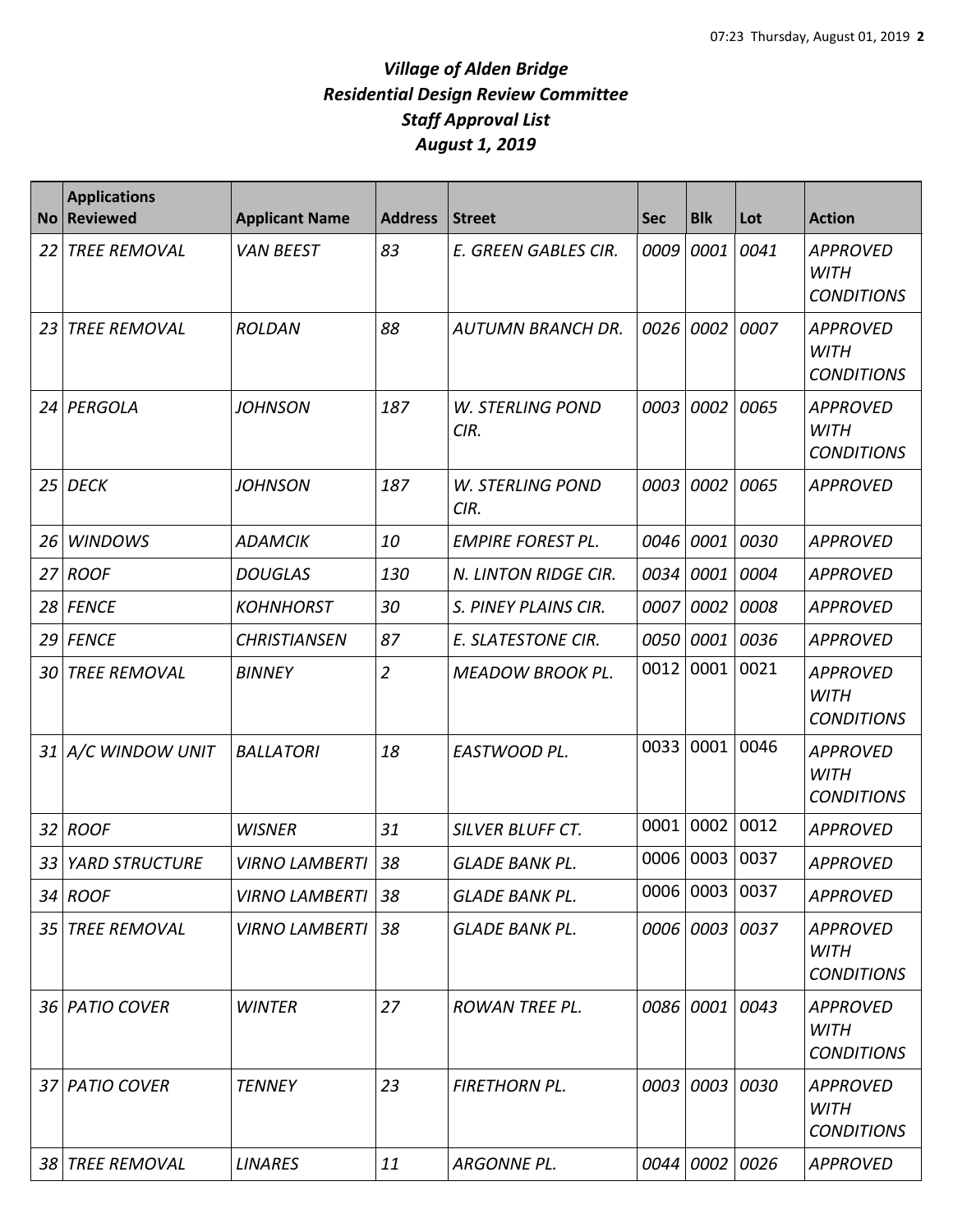| <b>No</b> | <b>Applications</b><br><b>Reviewed</b> | <b>Applicant Name</b> | <b>Address</b> | <b>Street</b>              | <b>Sec</b> | <b>Blk</b>         | Lot  | <b>Action</b>                                       |
|-----------|----------------------------------------|-----------------------|----------------|----------------------------|------------|--------------------|------|-----------------------------------------------------|
| 39        | <b>TREE REMOVAL</b>                    | <b>ABDULLAH</b>       | 62             | S. PLUM CREST CIR.         | 0064       | 0001               | 0024 | <b>APPROVED</b><br><b>WITH</b><br><b>CONDITIONS</b> |
| 40        | <b>FENCE</b>                           | <b>GRANADOS</b>       | 6              | POCKET FLOWER CT.          |            | 0016 0001          | 0016 | <b>APPROVED</b><br><b>WITH</b><br><b>CONDITIONS</b> |
| 41        | <b>ROOF</b>                            | <b>HUNTER</b>         | 19             | <b>BETHANY BEND CIR.</b>   | 0036       | 0002               | 0001 | <b>APPROVED</b>                                     |
| 42        | <b>FENCE</b>                           | <b>BRUCE</b>          | 94             | E. STERLING POND CIR.      | 0003       | 0003               | 0053 | <b>APPROVED</b><br><b>WITH</b><br><b>CONDITONS</b>  |
| 43        | <b>FENCE</b>                           | <b>TRIEM</b>          | 67             | N. BROOKSEDGE CIR.         | 0058       | 0003               | 0049 | <b>APPROVED</b>                                     |
| 44        | <b>FENCE</b>                           | <b>AGUILAR</b>        | 50             | E. STEDHILL LOOP           | 0099       | 0001               | 0051 | <b>APPROVED</b>                                     |
| 45        | <b>COLOR</b>                           | CHANDRUGUPTA          | 38             | <b>WEBB CREEK PL.</b>      | 0046       | 0001               | 0018 | <b>APPROVED</b>                                     |
| 46        | <b>FENCE</b>                           | <b>HONEYMAN</b>       | 11             | SPICEBERRY PL.             | 0013       | 0001               | 0009 | <b>APPROVED</b><br><b>WITH</b><br><b>CONDITIONS</b> |
| 47        | <b>TREE REMOVAL</b>                    | <b>LEIPNIK</b>        | 58             | E. STEDHILL LOOP           | 0099       | 0001               | 0049 | <b>APPROVED</b><br><b>WITH</b><br><b>CONDITIONS</b> |
| 48        | <b>FRONT DOOR</b>                      | <b>GILLIGAN</b>       | 15             | <b>CYPRESS BAYOU CT.</b>   | 0024       | 0001               | 0025 | <b>APPROVED</b>                                     |
| 49        | <b>FENCE</b>                           | <b>GEORGE</b>         | 6              | E. SIENNA PL.              | 0030       | 0001               | 0011 | <b>APPROVED</b>                                     |
| 50        | POOL                                   | <b>ALLAIN</b>         | 10             | <b>EMERY MILL PL.</b>      |            | 0086 0002          | 0038 | <b>APPROVED</b><br><b>WITH</b><br><b>CONDITIONS</b> |
|           | 51 TREE REMOVAL                        | <b>FRASER</b>         | 10             | NEWBERRY TRAIL CT.         |            | 0052 0001 0019     |      | <b>APPROVED</b>                                     |
| 52        | <b>GARAGE DOOR</b>                     | <b>MAWAE</b>          | 63             | E. GREYWING CIR.           |            | 0006 0003 0047     |      | <b>APPROVED</b>                                     |
|           | 53 ROOF                                | <b>HARSY</b>          | 39             | <b>CHELSEA BRIDGE CT.</b>  |            | 0054 0002 0013     |      | <b>APPROVED</b>                                     |
|           | 54 ROOF                                | <b>HALE</b>           | 14             | <b>ORCHARD PINES PL.</b>   |            | 0056 0003 0010     |      | <b>APPROVED</b>                                     |
|           | 55 ROOF                                | <b>SPAULDING</b>      | 23             | <b>AUBURN PATH DR.</b>     |            | 0047 0001 0006     |      | <b>APPROVED</b>                                     |
|           | 56 <i>POOL</i>                         | <b>MAHER</b>          | 6              | <b>COURTLAND GREEN ST.</b> |            | 0055   0003   0002 |      | <b>APPROVED</b><br><b>WITH</b><br><b>CONDITIONS</b> |